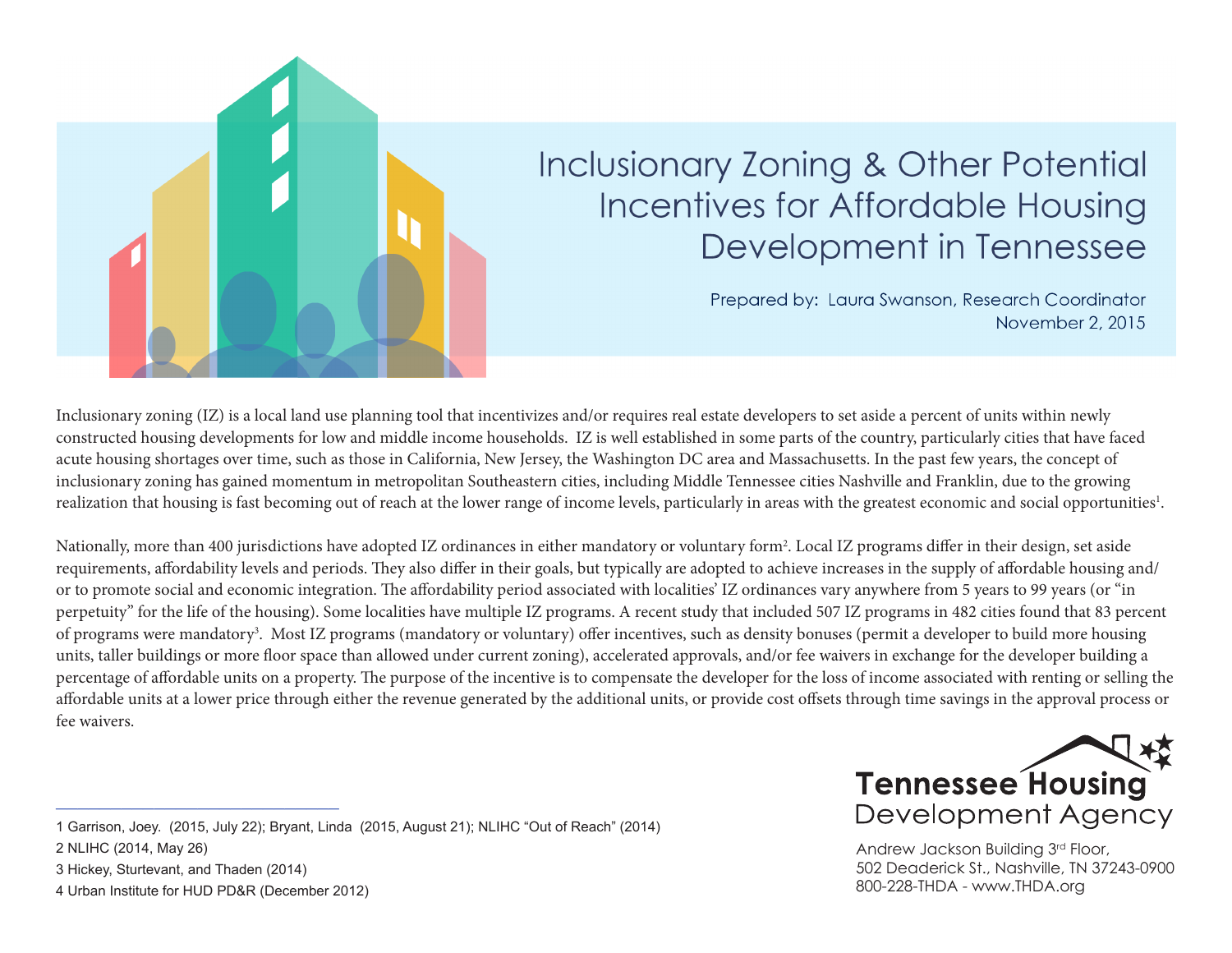Cities with older IZ programs frequently review and often have amended their ordinances over time to meet changing needs or address concerns that have arisen as policies were applied. For example, Montgomery County, Maryland, which is considered the first to adopt IZ (in the early 1970s), set shorter affordability periods initially (5 years) and found that losses of affordable units built earlier in the program (and no longer under mandatory affordable provisions) offset the gains made annually from newly built affordable units. As a result of this concern, the County amended the ordinance (more than once) to increase the affordability period<sup>4</sup>.

While there is growing agreement in many communities that there is a need for more affordable housing production, debate still exists on the best method for government to motivate housing development at the local level. The table to the right lists common arguments for and against IZ ordinances, particularly mandatory ordinances.

#### Inclusionary Zoning Ordinances in Other Cities/Places Comparable to Middle Tennessee<sup>5</sup>

Table 1 is a summary of mandatory and voluntary inclusionary zoning programs in cities comparable to those in the Middle Tennessee area. The table illustrates that programs vary in their type (voluntary or mandatory) targeted population, incentives, use periods, out opts and production. The policy areas with the most similarity between cities are density bonuses offered as an incentive (though the level differs); enforcement, which is typically a deed restriction of some type; and opt outs. Most cities currently allow owners to opt out of building units on a particular site by paying a fee or donating land comparable to the value of the increased density, or to build affordable units on another site. Where programs are voluntary rather than mandatory (i.e. North Carolina), the state often has a statute that may be interpreted as preventing localities from establishing mandatory provisions.

\_\_\_\_\_\_\_\_\_\_\_\_\_\_\_\_\_\_\_\_\_\_\_\_\_\_

#### ARGUMENTS FOR:

- • Encourages market driven development of affordable units through zoning authority and incentives rather than direct government subsidies
- Offers a level playing field to developers—all are subject to the same policy and procedures when purchasing or developing land, especially well enforced mandatory ordinances.
- Encourages "smart" growth and integration of households at different income levels throughout a city/ town, which in turn reduces the stigma associated with affordability (i.e. NIMBYSM).

#### ARGUMENTS AGAINST:

- It is unfair to place the burden of providing affordable housing solely on developers of new market properties and doing so creates a negative economic impact (i.e. functions like a tax on housing construction)—raising the cost of development (in turn the increased costs are passed to market rate consumers) and slowing the rate of housing development.
- Related administrative costs of enforcing IZ ordinances may burden limited city budgets. If IZ is not enforced uniformly, it can result in an unfair financial impact on those who comply and those who do not.
- Simple re-zoning to allow increased density ("upzoning") without requiring a percent of units at defined price levels in certain areas where affordable housing is needed/desired is a more effective policy for increasing affordable housing units than IZ ordinances (even mandatory policies).

<sup>5</sup> For a thorough analysis of inclusionary zoning policies in jurisdictions across the nation, see Hickey, Thaden, Sturtevant, 2014. Other resources used to compile this table: Urban Institute, (December 2012); University of North Carolina (2014, October 2); City of Charlotte/Mecklenburg (web 2015); NLIHC (2014, May 26); Town of Davidson, NC (web 2015); Schwartz, et. Al. RAND Corporation(2012); City of Chapel Hill (Ordinance 2010-06-21/O-11); City of Chapel Hill Planning Department (March 2011)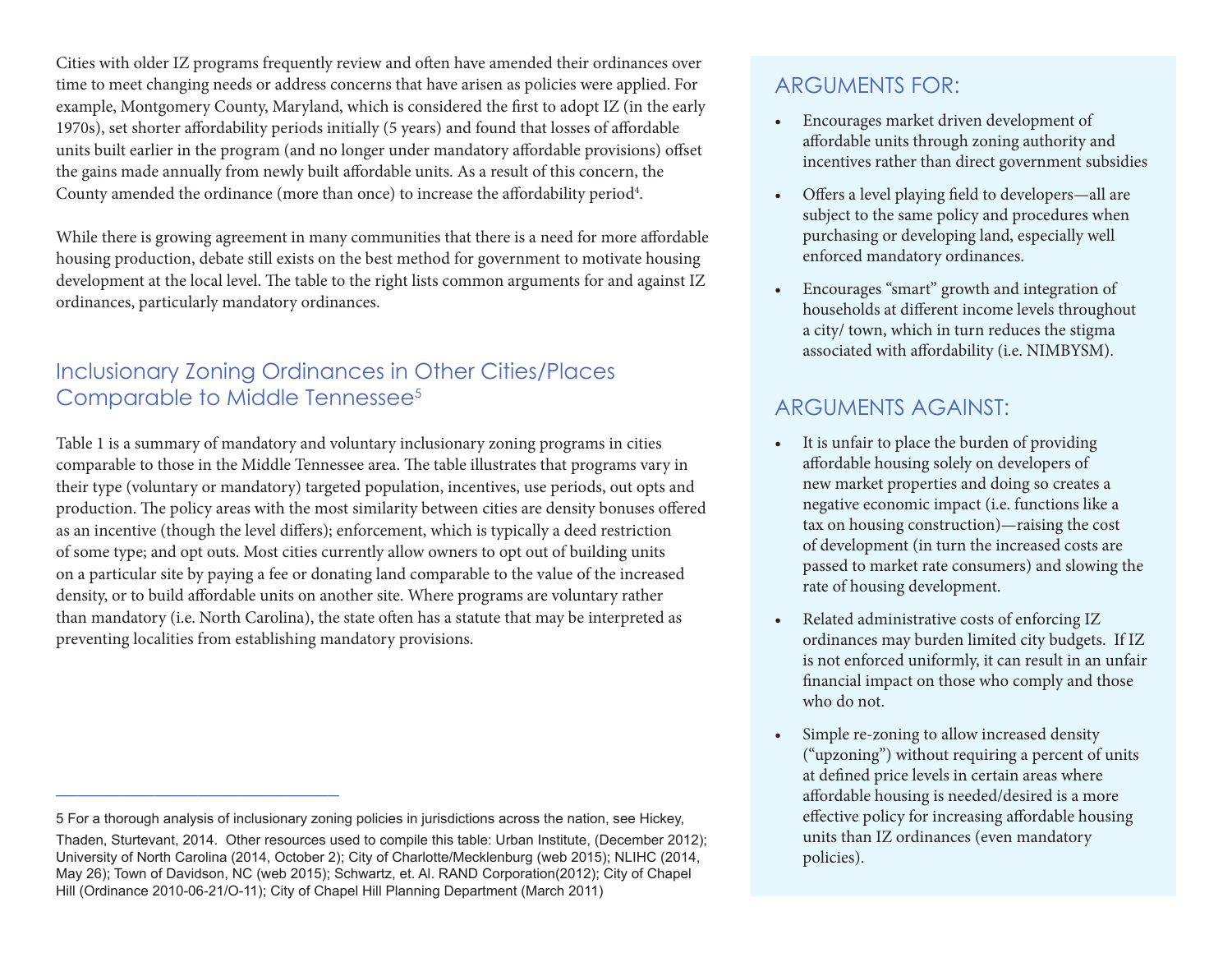## Table 1: Inclusionary Zoning Examples

| City; Date; Units<br>Created                                                                                                                           | <b>Type</b>                                                                                                                                                                                                                                      | <b>Targeted HH</b>                                                                                                                                                                                                                                          | Incentive(s)                                                                                                                                                                                                                                                                                                                                            | Affordable Use<br>Period                                                                                                                                                                                  | Enforcement/<br>Monitoring                                                                                                                                                                                  | <b>Opt Outs</b>                                                                                                                                                                                                                                                                           |
|--------------------------------------------------------------------------------------------------------------------------------------------------------|--------------------------------------------------------------------------------------------------------------------------------------------------------------------------------------------------------------------------------------------------|-------------------------------------------------------------------------------------------------------------------------------------------------------------------------------------------------------------------------------------------------------------|---------------------------------------------------------------------------------------------------------------------------------------------------------------------------------------------------------------------------------------------------------------------------------------------------------------------------------------------------------|-----------------------------------------------------------------------------------------------------------------------------------------------------------------------------------------------------------|-------------------------------------------------------------------------------------------------------------------------------------------------------------------------------------------------------------|-------------------------------------------------------------------------------------------------------------------------------------------------------------------------------------------------------------------------------------------------------------------------------------------|
| Montgomery County,<br>MD (DC area); 1973;<br>13,000+ units<br>created                                                                                  | Mandatory: Code<br>has been amended<br>several times.<br>Currently requires<br>between 12.5% and<br>15% of units in new<br>developments of<br>20 units or more be<br>MPDUs.<br>Voluntary: applies to<br>developments with<br>less than 20 units. | Between 50 and<br>80% of AMI                                                                                                                                                                                                                                | 22% density bonus                                                                                                                                                                                                                                                                                                                                       | 30 years for<br>homeowner MPDUs<br>99 years for rental<br>MPDUs (originally,<br>the period was 5<br>years; increased to<br>10 in 1981)                                                                    | Deed covenant<br>administered<br>by the Housing<br>Opportunities<br>Commission<br>For rentals, property<br>managers do<br>annual income<br>re-certification of<br>residents; county<br>conducts compliance. | Payment In-lieu<br>(PIL) fee; land<br>transfer; off-site<br>new construction<br>or conversion of<br>existing market units<br>is allowed in some<br>cases                                                                                                                                  |
| Charlotte, NC*;<br>2013;<br>Unknown                                                                                                                    | Voluntary: Mixed<br>income Housing<br>Development<br>Program; targets<br>Census block groups<br>within single and<br>multifamily zoning<br>districts that are<br>above city-wide<br>median home value<br>to encourage mixed<br>income housing    | Homeowner- at or<br>below 80% of AMI<br><b>Multifamily Rental-</b><br>50% of added units<br>affordable at or<br>below 80% AMI;<br>50% of the units<br>affordable at or<br>below 60% AMI;<br>Affordable units not<br>to exceed 20% of<br>total housing units | Single family- density<br>bonuses up to 3<br>units an acre above<br>base density (DUA);<br>reduced lot sizes; mix<br>of housing types up<br>to quadplex<br>Multifamily- density<br>bonuses of 2 DUA in<br>zones that allow up to<br>10 DUA; bonuses of<br>3 DUA in zones that<br>allow up to 15 DUA;<br>additional density if<br>near transit (1/4 mi.) | The period of<br>affordability allows<br>the city "first right<br>of refusal" upon<br>resale for 15<br>years (both single<br>and multifamily)<br>or if other public<br>financing-refer to<br>those rules. | Deed restriction                                                                                                                                                                                            | none                                                                                                                                                                                                                                                                                      |
| Davidson, NC<br>(Charlotte suburb);<br>2001 (voluntary);<br>2014 (mandatory for<br>sale);<br>56 for sale units; 8<br>rental units (as of<br>$3/2014$ ) | Voluntary (rental),<br>Mandatory (for sale)<br>Where new<br>development results<br>in two or more lots or<br>units, 12.5% of those<br>must be deemed<br>"affordable units"<br>and sold or rented to<br>eligible households.                      | Homeowner:<br>between 50-120 %<br>of AMI<br>Rental: between 50 -<br>80 % of AMI                                                                                                                                                                             | None- no cost offsets<br>are provided.                                                                                                                                                                                                                                                                                                                  | 99 years (increased<br>from 30 years in<br>2007)                                                                                                                                                          | Regulated through<br>a deed covenant<br>with oversight by the<br>Town of Davidson<br><b>Eligibility process</b><br>overseen by the<br>Davidson Housing<br>Coalition, a nonprofit<br>housing agency          | In certain<br>circumstances cash<br>payment in lieu<br>(PIL) of building the<br>affordable housing<br>on site is allowed.<br>**2015 amendment<br>recommended PIL<br>(or land in lieu) to be<br>allowed for all the<br>affordable units where<br>the value of the land<br>is equal to PIL. |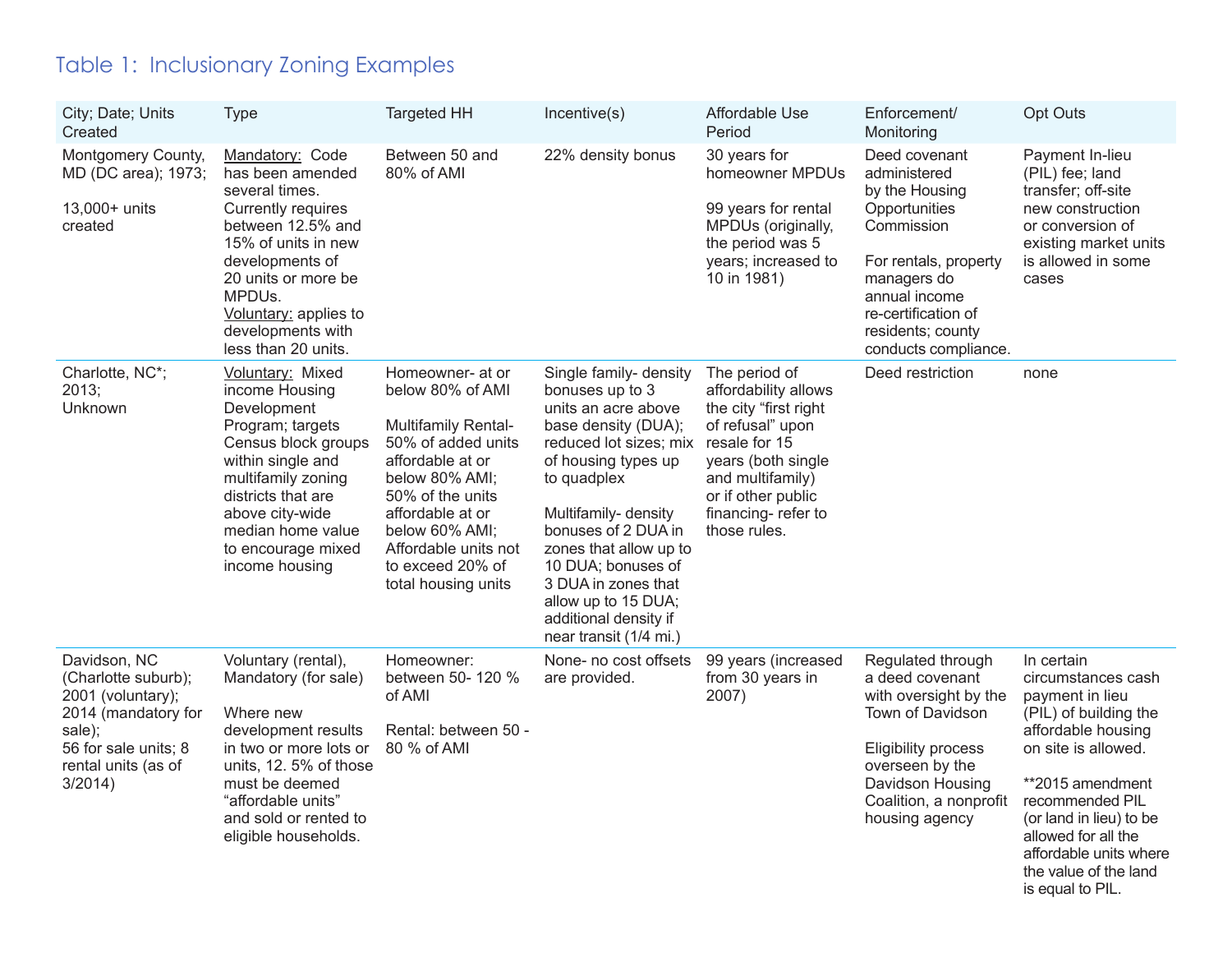| City; Date; Units<br>Created                                                                                                                                                                                            | <b>Type</b>                                                                                                                                                                                                                                                                                                                                 | <b>Targeted HH</b>                                                                                      | Incentive(s)                                                                             | Affordable Use<br>Period                                                                             | Enforcement/<br>Monitoring                                                                                                                                                                                       | Opt Outs                                                                                                                                                             |
|-------------------------------------------------------------------------------------------------------------------------------------------------------------------------------------------------------------------------|---------------------------------------------------------------------------------------------------------------------------------------------------------------------------------------------------------------------------------------------------------------------------------------------------------------------------------------------|---------------------------------------------------------------------------------------------------------|------------------------------------------------------------------------------------------|------------------------------------------------------------------------------------------------------|------------------------------------------------------------------------------------------------------------------------------------------------------------------------------------------------------------------|----------------------------------------------------------------------------------------------------------------------------------------------------------------------|
| Chapel Hill, NC;<br>2010;<br>235 units built (\$1)<br>million+ PIL)                                                                                                                                                     | Mandatory (for sale);<br>voluntary (rental)<br>Projects with 5 or<br>more units provide<br>15% (10% in town<br>centers) of units at<br>affordable prices                                                                                                                                                                                    | At or below 80% AMI                                                                                     | Density bonuses and<br>floor area bonuses                                                | 99 years                                                                                             | Regulated through<br>a ground lease with<br>oversight by Com-<br>munity Home Trust<br>(community land<br>trust)                                                                                                  | PIL; off-site<br>construction, land<br>dedication, and<br>converting existing,<br>market-rate into<br>affordable units                                               |
| Fairfax County, VA***<br>1990 Affordable<br>Dwelling Unit (ADU)<br>Program;<br>2007 Workforce<br>Dwelling Unit (WDU<br>Program)<br>2,560 units (ADU)<br>(1,200 rental, 1,360<br>for sale);<br>162 (WDU) as of<br>3/2014 | Mandatory: ADU<br>set asides: - between<br>5-61⁄4 % of new<br>units in multifamily<br>developments up to<br>4 stories-up to 12.5<br>% of all new units<br>in single family &<br>townhouses with 50<br>or more units<br>Voluntary: WDU<br>Program offers<br>incentives when at<br>least 12% of all new<br>units on a site are<br>affordable. | ADU: 50-65% of<br>AMI for rental; $\leq 70\%$<br>AMI homeowner;<br>WDU: 60-120%<br>(rental or for sale) | Density bonuses &<br>floor area bonuses;<br>particularly in areas<br>near Metro stations | 30 years (ADU); 50<br>years (WDU)<br>For-sale control peri-<br>od: 30 years (ADU);<br>30 years (WDU) | Controlled by<br>deed covenant for<br>home-ownership<br>with oversight by<br><b>Fairfax County</b><br>Redevelopment and<br>Housing Authority.<br>County conducts<br>compliance reviews<br>for rental properties. | In-lieu fees and land<br>dedication (allowed<br>-not encouraged and<br>rarely approved for<br>the ADU program).<br>The WDU policy<br>allows off-site<br>construction |

\* North Carolina has a statute (similar to Tennessee) that prohibits any local affordable housing program design that would result in rent control.

\*\*2015 lawsuit by Artisan Knox, LLC and Woodlands at Davidson, LLC challenging mandatory provisions.

\*\*\* Virginia has legislation authorizing Affordable Dwelling Unit (ADU) ordinances to encourage affordable housing development and development incentives and since 2007 has allowed a density bonus of up to 30 percent for residential developments in which 17 percent of the housing units remain affordable. The amended legislation also allows localities to establish a housing trust fund.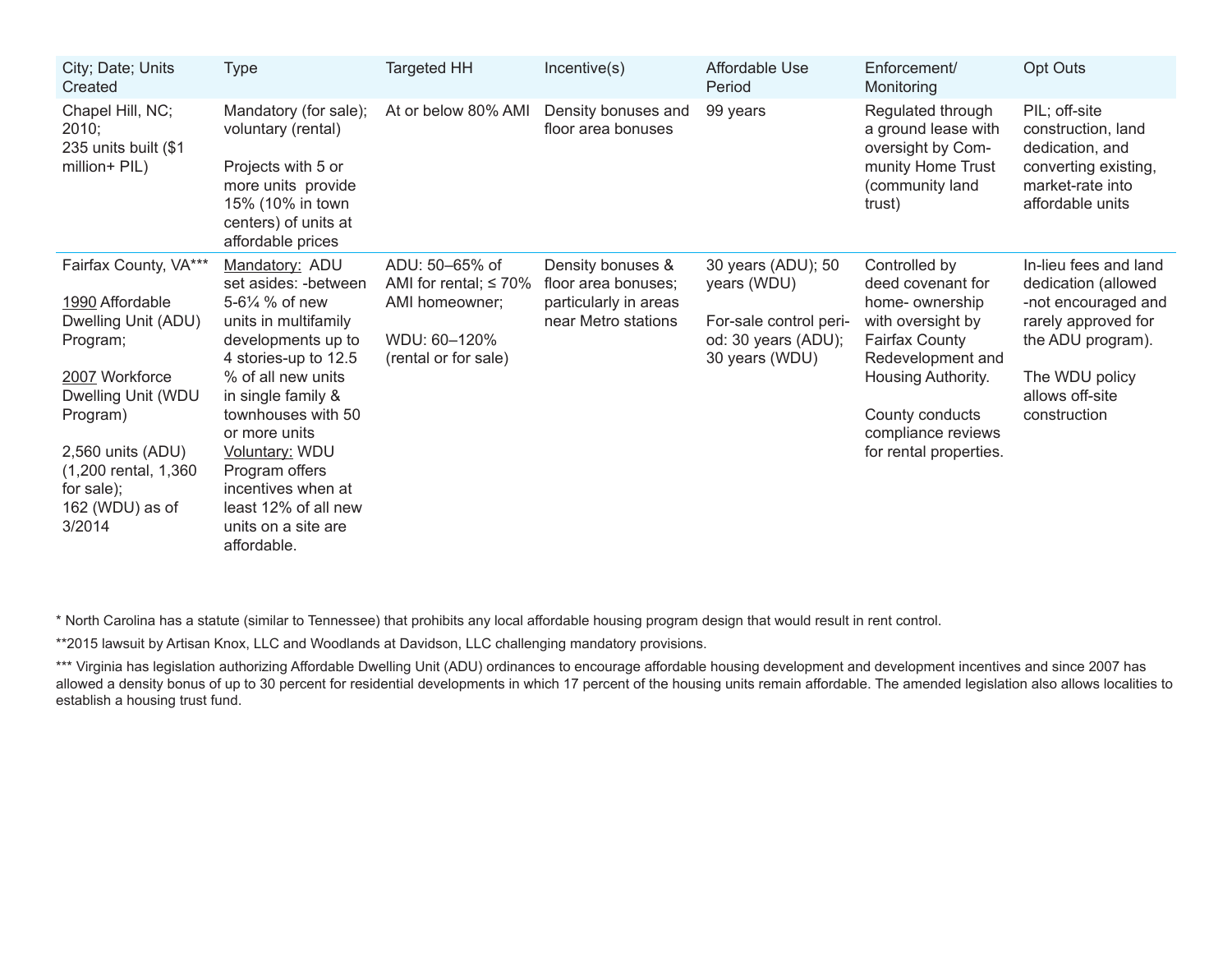#### Other Local Strategies to Increase Affordable Housing

Cities that have not adopted IZ ordinances specifically to address affordable housing needs sometimes have adopted other measures or programs that achieve the same type of goals or create incentives for increasing affordable housing. Austin's S.M.A.R.T. (safe, mixed income, accessible, reasonably priced, transit oriented) Program<sup>6</sup>, created in 2000, is a good example of a city designed program to stimulate the production of housing for low and moderate income residents. More than 4,900 S.M.A.R.T. housing units have been completed (nearly 80 percent of these have been affordable to families at or below 80 percent of AMI). To qualify:

- • The housing must meet certain "green" building standards
- Include at least 10% "reasonably-priced" housing units (i.e. no more than \$125,000).
- Be reasonably priced for 5 years (rental) or 1 year (homeownership). If a development is participating in the city land trust or other program, the affordability period may be greater.
- • Percentage of units in the development must be rented or sold to families who earn no more than 80% of AMI.
- Incentive based—builders of S.M.A.R.T housing receive city-provided fee waivers (including land development fees (zoning, subdivision, site plan); building permit and inspection fees, subdivision construction inspection fees, and water and wastewater recovery (impact) fees). City required reviews are expedited for S.M.A.R.T. projects, and public resources are used to leverage private investment for S.M.A.R.T developments (such as funds from the city's housing trust\*).

Austin also has a notable city funded housing trust fund with 40 percent of property tax revenue from properties built on city owned land dedicated to the fund annually. As noted above, the fund supports housing developed under the S.M.A.R.T. program.

Another strategy for increasing affordable housing recently adopted in Louisville, Kentucky, is the "Mixed Residential Development Incentive," which changed the development code to allow construction of multifamily units in the city's southeast (where previously only single family construction was allowed), along with offering incentives for developers to create affordable housing or mixed income developments in these areas. The amendment was recommended by a multi-year subcommittee interested in reducing regulatory barriers (i.e. zoning) seen as contributing to segregation by race and income in the city. The program also allows a developer to qualify for a density bonus if 10 to 40 percent of the total units are multifamily, and 5 to 30 percent of the units are affordable (for families whose income is less than 60 percent of AMI)7 .

If a mandatory IZ program is determined not feasible in Tennessee cities, these or other voluntary, incentive based program designs may be a valuable alternative to achieve increases in affordable housing units.

\_\_\_\_\_\_\_\_\_\_\_\_\_\_\_\_\_\_\_\_\_\_\_\_\_\_

<sup>6</sup> City of Austin (June 2008); Alexandria Office of Housing (December 2010)

<sup>7</sup> Sonka, Joe (2015, August 27)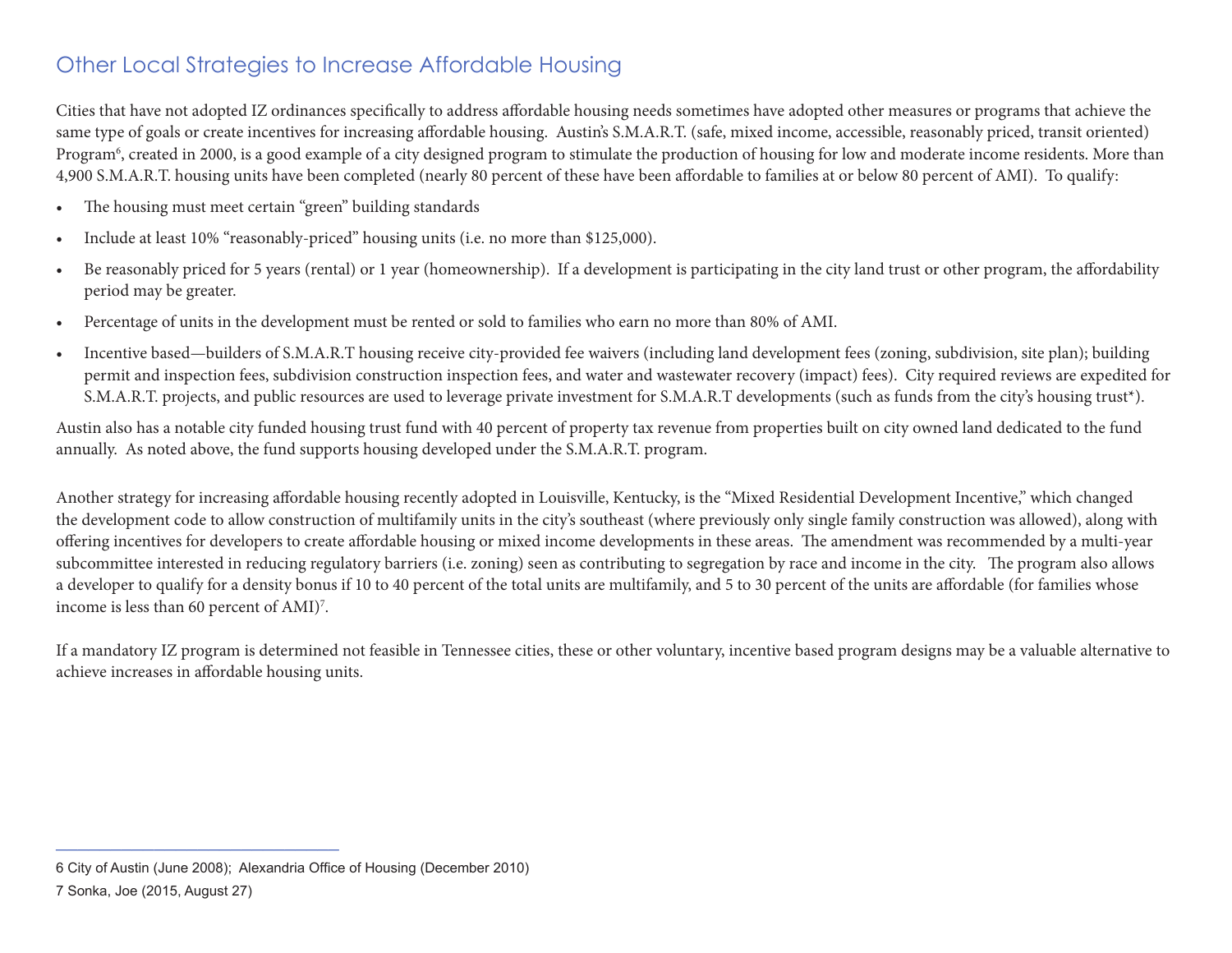#### Tennessee Cities and Inclusionary Zoning Activity

Tennessee statute (T.C.A. 66-35-102) prohibits local governments from enacting, maintaining, or enforcing an ordinance or resolution that would have the effect of controlling the amount of rent charged for leasing private residential property. This statute is expected to prevent local Tennessee governments from establishing mandatory IZ for rental, but localities could choose to adopt mandatory provisions in developments for sale. In May 2015, HB1351/SB1392 was enacted and authorizes county legislative bodies to appropriate funds for affordable or workforce housing. The bill amends TCA Title 5; Title 6 and Title 7.

In Middle Tennessee, both Nashville and Franklin have a history of some form of development incentive (such as density bonuses) for housing developers who include affordable units in their projects. However, there is a lack of documentation or information readily available to determine how many affordable units were built (or where those units are located) as a result of either city's prior actions (including tax incentives), or whether the housing remains affordable. As the need for affordable units has increased in both cities in recent years, inclusionary zoning has emerged as a potential component of their affordable housing strategy. It is likely both cities will create a comprehensive affordable housing plan, which may include a formal inclusionary zoning ordinance, whether voluntary, mandatory or a combination, in the next year.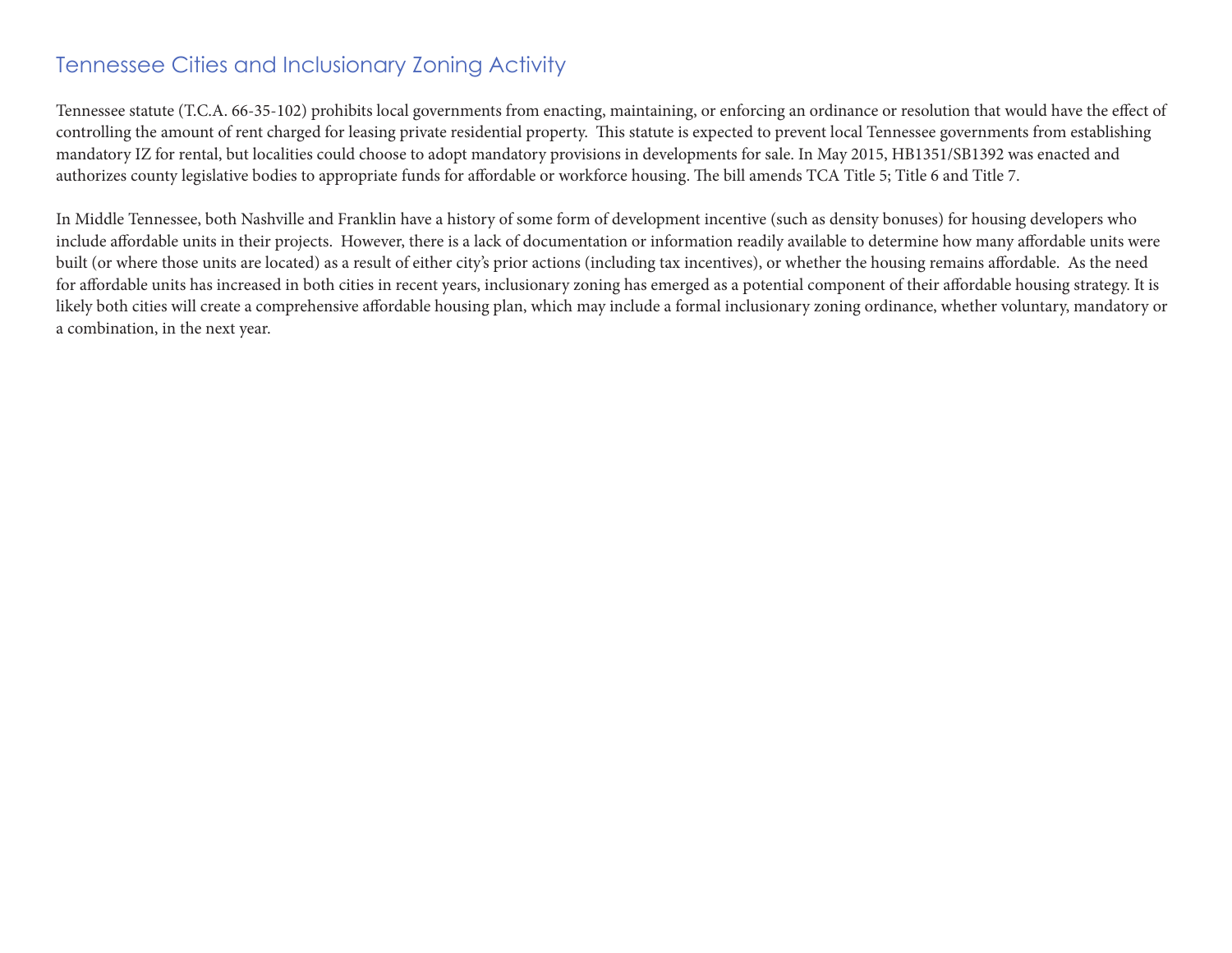#### Table 2: Inclusionary Zoning Activities in Middle Tennessee<sup>8</sup>

#### **Nashville Franklin**

- In June 2015, the Metropolitan Council of Nashville and Davidson County passed Resolution No. RS2015-1516, which requests the Davidson County Delegation to introduce and support an amendment to TCA 66-35-102 to allow Metro Nashville/Davidson County to enact inclusionary zoning legislation that will ensure sufficient, affordable rental housing in Davidson County. The Council voted in July 2015 to authorize the Planning Department to hire a consultant(s) to develop an Affordable Housing and Workforce Housing amendment. The consultant is currently completing a study to make recommendations to the planning commission for structuring a "locally relevant" IZ policy. The city began holding stakeholder meetings (including public meetings) in conjunction with the consultant's feasibility study in October 2015.
- As of 2014, the Barnes Housing Trust Fund created 40 affordable rental units for persons with incomes at or below 60 percent of AMI. The initial \$2,000,000 Barnes investment leveraged an additional \$2,517,345 in federal and private funds for a total of \$4,517,345. In 2015, the Council approved \$500,000 from the general fund budget for the Barnes Fund, and an ordinance was passed that dedicates the portion of transient occupancy privilege tax revenue generated by short term rentals (i.e. VRBO, AirBNB) to the trust fund.
- Tax increment Financing (TIF) housing projects have affordable housing requirements (set aside 20% of the units as "affordable"; renters or buyers must prove their income is 80% or less of AMI; affordability period of 5-7 years). MDHA oversees TIF, but does not set purchase or rent limits on housing units rented/sold in TIF housing developments.

8 Reisinger, Brian.(2012, November 30); City of Franklin (2015 web code Chapter 7)

- Has a mandatory ordinance only applicable to residential planned unit developments (single family) approved prior to April 1, 2010 where an increase in density is requested after April 1, 2010. Under the ordinance, at least ten percent of the total number of requested residential units that exceed the originally approved density shall be established as affordable housing units. Developers may develop the units on site, off site, pay equivalent fees in lieu or donate land. The maximum housing cost for affordable units created is established annually by the affordable/workforce housing advisory committee. Units are deed restricted with the city named as a party, and may be enforced for a period of 40 years.
- The Affordable Housing Advisory Committee commissioned a Housing Needs study that was completed in 2014 that recommends strengthening existing IZ polices by making them mandatory for all new development; raise the cash in lieu fee, make density bonuses more meaningful, use fast track approvals, and consider building in workforce preferences and visitability building standards.
- In June 2015, the city's Mayor and Board of Aldermen asked Franklin Housing Commission to create final recommendations for a more cohesive affordable housing plan in the next 90 days. It is expected that the revised ordinance will require at least 15% of the total number of residential units built in Franklin to be affordable.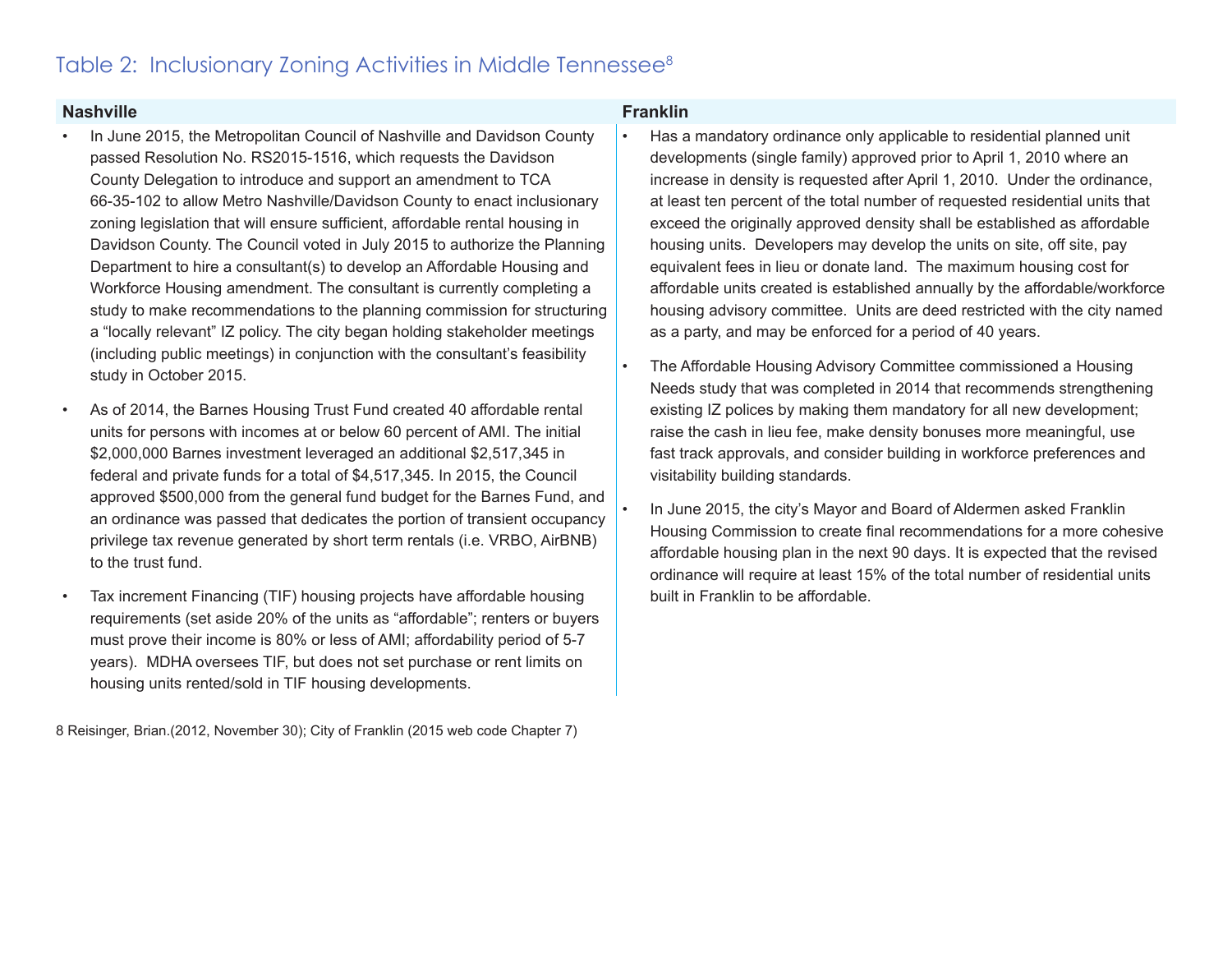### Does Inclusionary Zoning Produce Affordable Housing Units & At What Cost?

Research into the outcomes or effects of inclusionary zoning ordinances on housing markets is extremely limited and where available, often focuses on the experience of a few larger jurisdictions with long term IZ programs and acute housing affordability problems, such as those in California, Boston, Chicago and Maryland. While it is possible to find support for the merits of IZ and support for the argument that it negatively impacts housing markets in the literature, no national level data or longitudinal studies evaluating outcomes are currently available<sup>9</sup>. Some agreement exists in the literature regarding the outcomes of IZ ordinances across the different cities with longer term programs, including the following: (1) Mandatory programs, especially those with incentives, produce more affordable housing than voluntary. (2) Most IZ programs produce a relatively small amount of new affordable housing annually, resulting in gradual changes in communities (where affordability is enforced for longer time periods). (3) Developer opt outs, such as PIL, reduce the likelihood that IZ results in the development of mixed income communities, but in some locations are the only workable solution. Finally, there is also general agreement that inclusionary zoning is more effective in strong housing markets because any perceived or actual negative economic impacts (i.e. costs associated with building the affordable units) that might cause a reduction in housing starts in slower markets may be offset by the high market demand for new housing construction.

While some studies report limited production in many places with IZ ordinances, other studies show that IZ policies have resulted in a relatively substantial amount of affordable housing development over time. Programs that have been in operation for longer time periods, not surprisingly, have often produced the most units. For instance, in Montgomery County, the inclusionary zoning program accounted for half of all the affordable housing built between 1974 and 1999. In New Jersey, only the LIHTC program produces more affordable housing than the inclusionary housing programs<sup>10</sup>. However, gains may be offset by losses as affordability periods expire. Taking another example from Montgomery County, of the 13,000 inclusionary homes that have been built over the past 40 years, only around 1,200 remain affordable (due to expiring affordability periods)<sup>11</sup>. Thus, cities with older IZ ordinances often have increased affordability periods to 30 years or longer.

While national, empirical studies on the cost of building (to the developer) a percent of affordability into market rate housing developments are not available, the Cornerstone Partnership recently developed an "inclusionary calculator" tool<sup>12</sup> that allows users to enter hypothetical scenarios for a market rate housing development and adjust the variables to mirror market conditions in a specific city or a metro area within a city. Researchers at the Lincoln Land Institute used the tool to model real estate markets in several different cities. They found that in most cases they could set 12-15 percent of the units as affordable and still target a 10 percent profit for the developer<sup>13</sup>.

10 Hickey, et al (2014); Furman Center (March 2008)

\_\_\_\_\_\_\_\_\_\_\_\_\_\_\_\_\_\_\_\_\_\_\_\_\_\_

11 Urban Institute (December 2012)

12 The inclusionary calculator tool may be found here: http://www.affordableownership.org/inclusionary-housing/inclusionary-housing-calculator-tool/welcome/.

13 Kapps, CityLab (October 19, 2015)

<sup>9</sup> Bento, et. al (February 2008) found that inclusionary zoning programs had significant effects on housing markets in California from 1988 to 2005 including: a marginally significant increase in multifamily housing starts (7% in cities with IZ); no significant reduction in the rate of single family housing starts; no effect on the overall rate of housing production (possibly due to the strong housing market) but did find a measurable shift from single family to multifamily housing production and an increase in housing costs to some consumers. Been, et. al (2011) found that the affordable housing produced under IZ in the Boston area is fairly small. The results also suggested that IZ has contributed to increased housing prices and lower rates of production during periods of regional house price appreciation. In the San Francisco area, the report found no statistically significant evidence that IZ affected new housing development, but did find that IZ contributed to an increase in housing prices in times of regional price appreciation, while IZ policies contributed to a decrease in prices during "cooler regional markets". The study found no statistically significant evidence of inclusionary zoning's adverse effect on housing supply in cities with inclusionary mandates. A Furman Center (2008) report also notes that suburban Boston IZ programs produced almost no units as of 2004, but the programs in Montgomery County and San Francisco produced significant units. The study found that there was no impact on prices or production of single family homes in San Francisco, but there was slight decreases in production and increase in cost in the Boston area.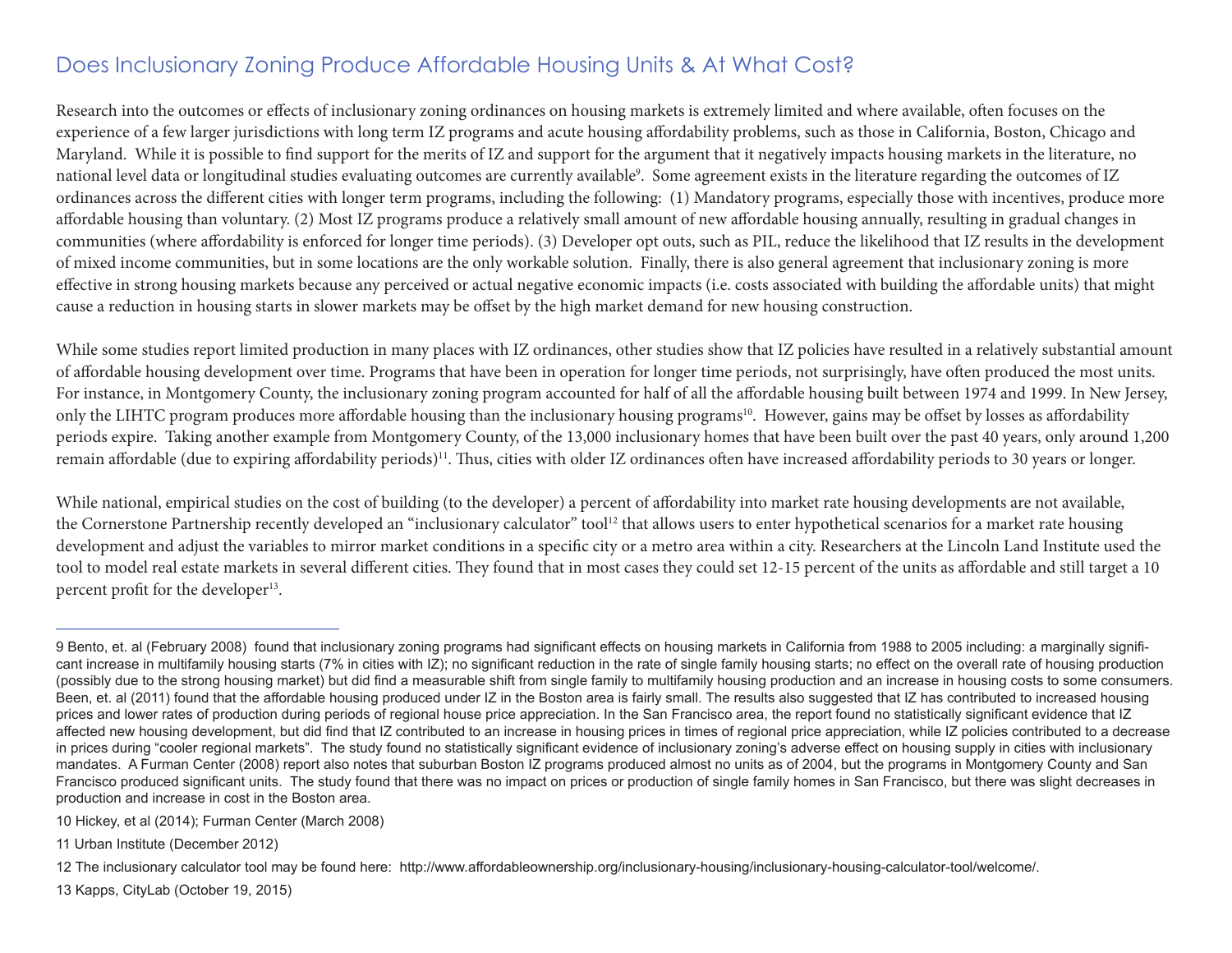Research evaluating how effectively IZ fosters mixed-income communities is also limited, as are studies focusing on the effects of inclusionary developments on low-income families. However, a recent Lincoln Land Institute report cites several studies (albeit some small scale) that show IZ provides low-income families with access to low-poverty neighborhoods and better performing schools and promotes racial and economic integration. One study cited shows that IZ has greater social impacts than other affordable housing programs, such as the Housing Choice Voucher or LIHTC programs.

#### Conclusion

Overall, it appears IZ programs, particularly those with development incentives, are successful in producing at least some additional affordable housing units over time and/or spurring the production of units that offer greater social and economic opportunities for low income households. IZ programs are most successful and have the least significant negative economic impact on the price and supply of housing in localities where housing demand is high; the IZ program well-planned and designed, evaluated regularly and where the locality is flexible in its approach to amendments. Additionally, a locality may better justify potential negative economic impacts associated with IZ ordinances if the policy creates long term, stable affordable housing opportunities. Incentivized mandatory IZ ordinances with lengthy, monitored affordability periods generate the best outcomes in affordable housing production. Voluntary IZ programs historically have not created long term, sustainable gains. However, voluntary programs may be more successful when built into a broader affordable housing strategy and when development incentives are written in a way that truly offsets actual costs.

Where IZ is adopted, it should not be an isolated approach to solving affordable housing shortages, but rather should be one tool in a much larger jurisdiction-wide plan to create and sustain affordable housing at a variety of price points. Additionally, when IZ is adopted, it is important that a centralized method of data collection is established immediately to track the location, amount and length of affordability associated with new development, so that the jurisdiction may track outcomes. An evaluation mechanism needs to be in place for evaluating IZ outcomes (units produced; impact on integration, etc) that also includes certain economic indicators (i.e. new housing starts), to ensure the housing market is not unreasonably affected by IZ requirements and to facilitate amendments, where needed, to meet changing economic and housing market demands. Proper oversight of affordability periods and evaluation of IZ program may be costly and needs to be considered in the city budget.

Both Franklin and Nashville have robust housing markets at this time and have a documented need to encourage additional real estate development at prices affordable to families between 30-120 percent of AMI, which makes both cities good candidates for successfully implementing IZ ordinances. Nashville has a consolidated city/county government and is considering an ordinance or plan that may apply county-wide. It may be valuable for the city to adopt an ordinance or plan that targets certain high demand areas of the county (i.e. downtown core and surrounding neighborhoods) with mandatory (for sale) requirements and a higher level of incentive for the development of affordable rental housing, while adopting only voluntary IZ in lower demand areas (with lower incentives). It is possible that a county wide ordinance could slow housing starts in areas of the county that are not experiencing the type of demand that the downtown core and surrounding neighborhoods are experiencing. For an example of rents in robust downtown Nashville neighborhoods and the impact affordable housing programs have on rent levels, see Attachment A.

Both Nashville and Franklin also should be sensitive to establishing policies or encouraging affordability in developments where other funds or incentives may be leveraged, such as LIHTC, Tax Increment Financing (TIF) or Payment in Lieu of Taxes (PILOT), city, state or federal housing trust funds or grant programs. These programs offer additional cost offsets that allow for maximum affordability, and often have additional or separate monitoring that may defray some of the costs associated with affordability enforcement.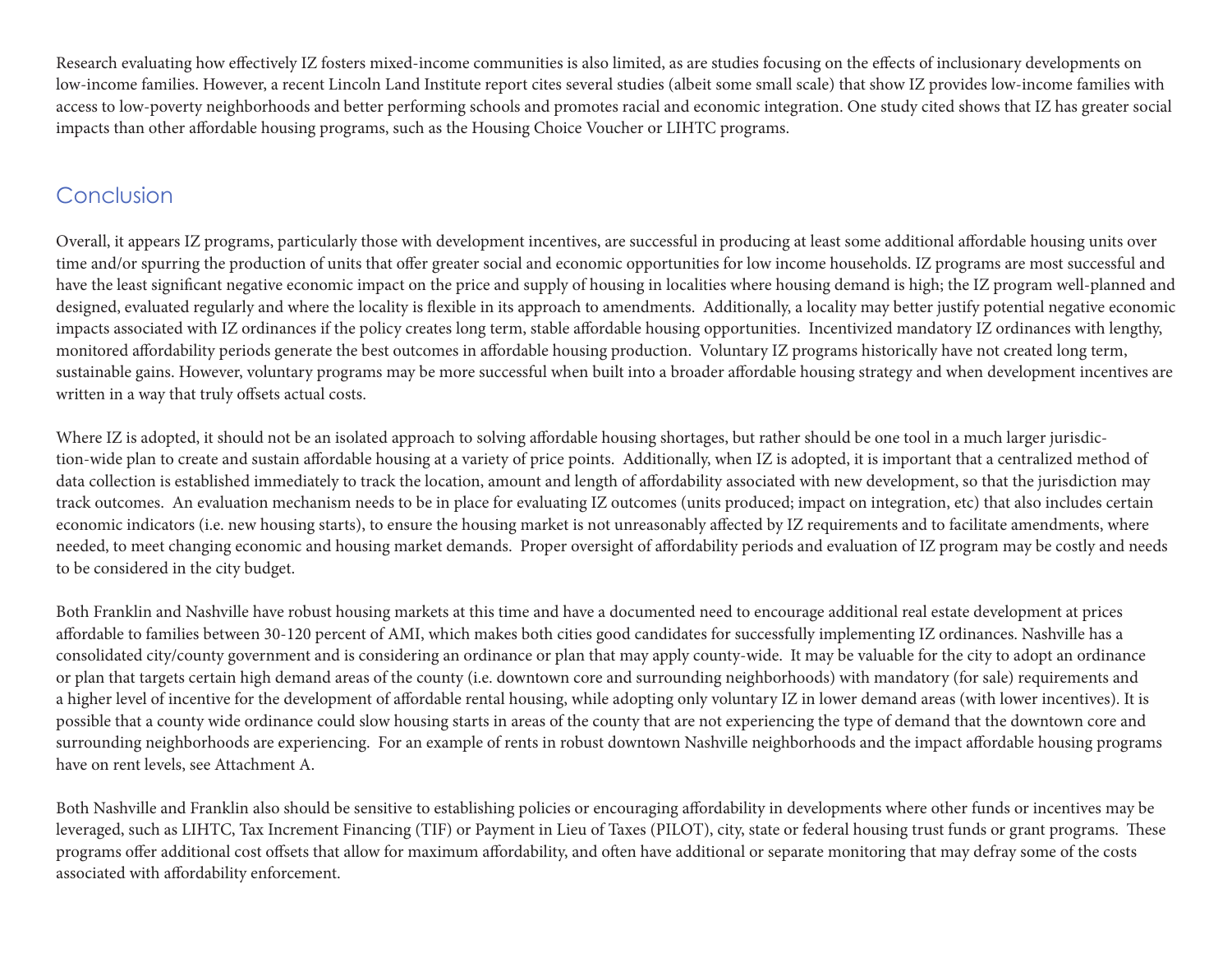If opt outs, such as payment or land in lieu, are built into an IZ ordinance, it may reduce the likelihood that affordable housing is developed (at all) and certainly reduces the likelihood of mixed income development in high economic opportunity areas. Thus, any opt outs built into an IZ ordinance should specifically direct the funds or proceeds of PIL to the creation or preservation of affordable housing (i.e. affordable housing trust funds). It is possible that PIL fees generated from an IZ ordinance could be directed into a city fund to purchase or support the preservation of Section 8 properties that are opting out of their contracts with the Department of Housing and Urban Development (HUD) and at risk of converting to market rate housing, especially where those properties are located in areas of high economic opportunity (i.e. the recently converted James Robertson Apartments in downtown Nashville). Similarly the fees may be used to support Rental Assistance Demonstration (RAD) projects, which are designed to redevelop aging public housing communities, while also keeping rents affordable to families at the lowest income levels. RAD projects often require private financing, along with soft funds or direct grants to support the redevelopment and long-term maintenance of affordable units. Both Nashville and Franklin have RAD projects underway in economically vibrant areas.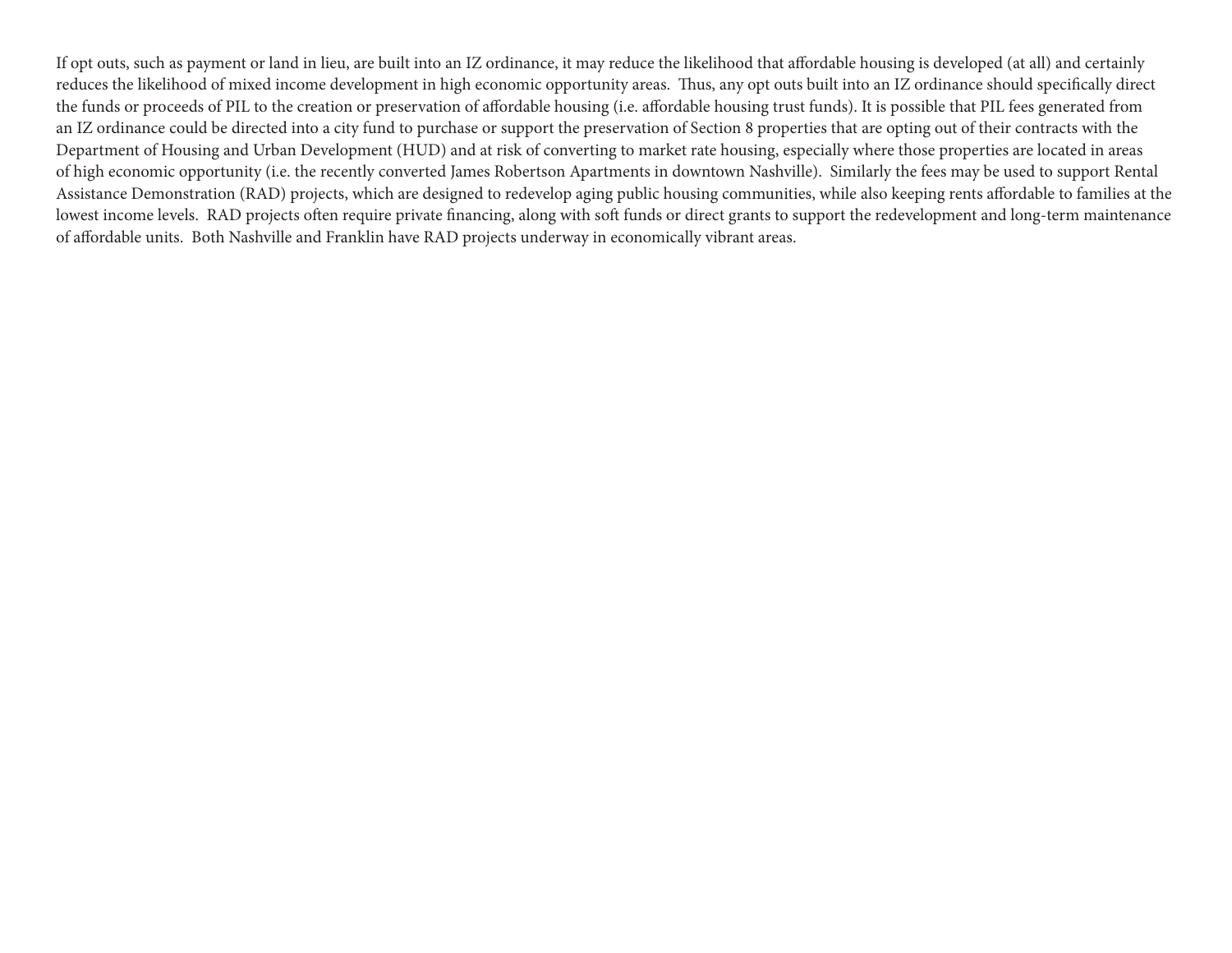#### References & Works Cited

Alexandria Office of Housing (compiled by). "Affordable Housing Regulatory Tools Case Studies". www.alexandriava.gov/ uploadedFiles/housing/info/Affordable-HousingCaseStudies12302010.pdf. December 2010.

Been, Vicki, Scheutz, Jenny & Rachel Meltzer. "The Effects of Inclusionary Zoning on Local Housing Markets: Lessons from the San Francisco, Washington DC and Suburban Boston Areas," Center for Housing Policy and the Furman Center for Real Estate and Urban Policy. http://furmancenter.org/files/publications/ IZPolicyBrief.pdf. March 2008.

Been, Vicki, Schuetz, Jenny & Rachel Meltzer. Furman Center for Real Estate and Urban Policy. "Silver Bullet or Trojan Horse: The Effects of Inclusionary Zoning on Local Housing Markets in the United States." Urban Studies , vol. 47, no. 1, 2010

Bento, Antonio, Gerrit-Jan Knaap, & Scott Lowe. "Housing Market Impacts of Inclusionary Zoning". National Center for Smart Growth Research and Education. February 2008. http://smartgrowth.umd.edu/assets/documents/research/knaapbentolowe\_2008.pdf.

Bryant, Linda. "Affordable Homes in an Unaffordable Market". Nashville Ledger. http://www.tnledger.com/editorial/Article.aspx?id=83362. August 21, 2015.

Burnick, Nicholas. "The Impact of Inclusionary Zoning on Development." Business & Professional People for the Public Trust. http://www.bpichicago.org/ documents/impact\_iz\_development.pdf. 2015 (web)

Capps, Kriston. "Affordable Housing is Moral Choice (and the numbers prove it)". CityLab (The Atlantic). http://www.citylab.com/housing/2015/10/affordablehousing-is-a-moral-choice-and-the-numbers-prove-it/411235/. October 19, 2015.

City of Austin. "S.M.A.R.T. Housing Policy Resource Guide." June 2008.

City of Chapel Hill. An Ordinance Amending the Chapel Hill Land Use Management Ordinance to Establish Inclusionary Zoning Regulations for Residential Development (2010-06-21/O-11).http://cltnetwork.org/wp-content/uploads/2014/08/Ordinance-Chapel-Hill.pdf. 2010 (web) & Questions about Chapel Hill's Inclusionary Zoning Ordinance. http://cltnetwork.org/wp-content/uploads/2014/08/Questions-and-answers-about-ordinance-Chapel-Hill.pdf. March 2011.

City of Charlotte. "Incentive Based Inclusionary housing". http://charmeck.org/city/charlotte/planning/pages/voluntarymixedincomehousing developmentprogram. aspx; http://ww.charmeck.org/Planning/InclusionaryHousing/ IncentiveBasedInclusionaryHousingInitiativeOverview.pdf. 2015 (web)

City of Franklin. "Chapter 7- Inclusionary Housing for Previously Approved Planned Unit Developments." www.municode.com/library/tn/franklin/codes/code\_of\_ordinances?nodeId=PTIICOOR\_TIT21AFWOHO\_CH7INHOPRAPPLUNDE. 2015 (web)

Department of Housing and Urban Development (HUD). Evidence Matters. "Inclusionary Zoning and Mixed-Income Communities." http://www.huduser.org/portal/ periodicals/em/spring13/highlight3.html. 2013.

Garrison, Joey. "Metro Council Approves Affordable Housing Bill". The Tennessean. http://www.tennessean.com/story/news/2015/07/22/metro-council-approves-affordable-housing-bill/30501289/. July 22, 2015.

Hickey, Robert, Lisa Sturtevant and Emily Thaden. "Achieving Lasting Affordability through Inclusionary Housing". Lincoln Institute of Land Policy Working Paper. http://communitylandtrust.org/wp-content/uploads/2014/08/CLT-inclusion-July2014-LincLandInst.pdf. July 2014.

Hickey, Robert. Inclusionary Upzoning: Tying Growth to Affordability. Center for Housing Policy. http://www.nhc.org/inclusionary-upzoning.pdf. July 2014.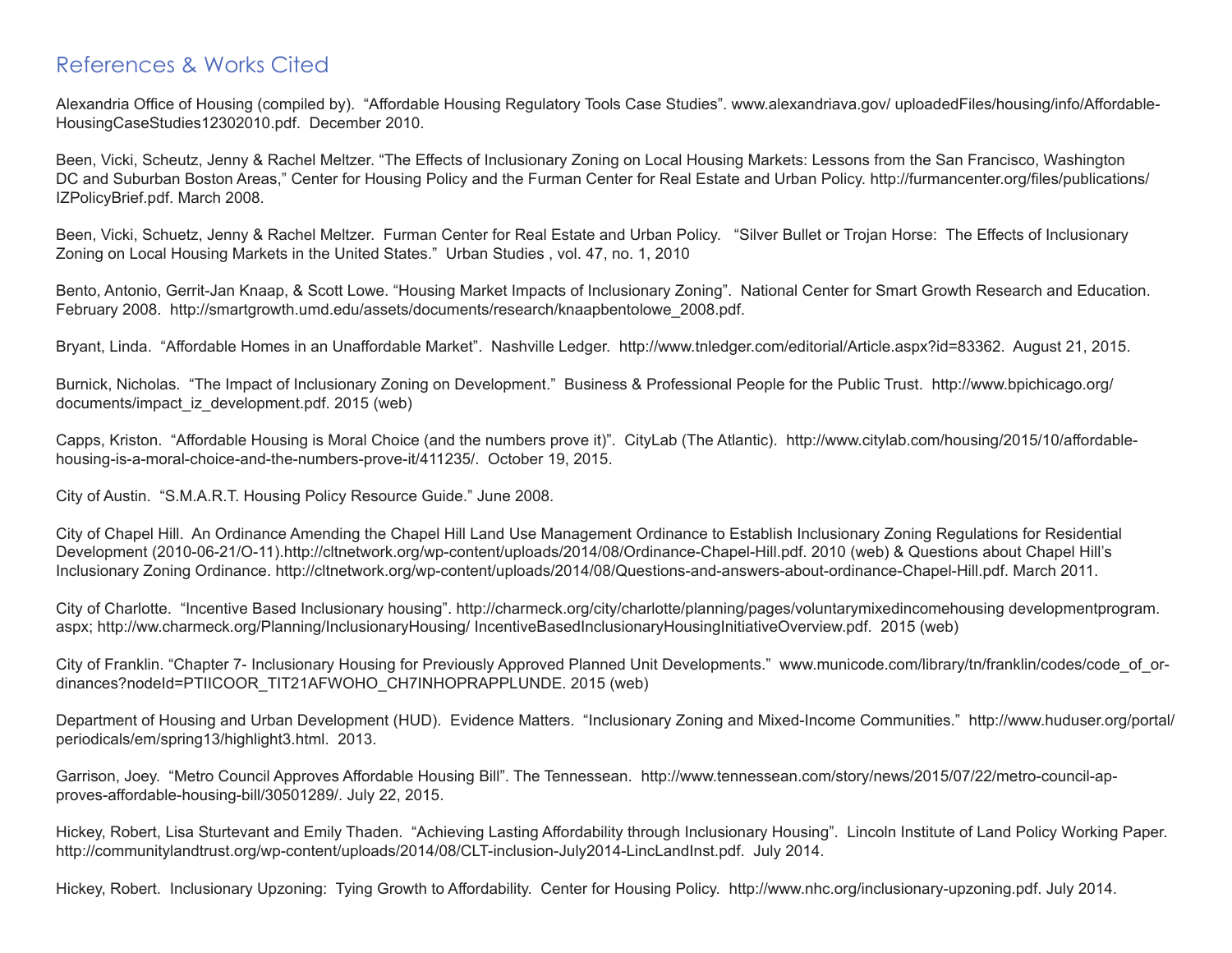Mukhija, Vinit, Lara Regus, Sara Sloin and Ashok Das. "Can Inclusionary Zoning be an Effective and Efficient Housing Policy? Evidence from Los Angeles and Orange Counties." Journal of Urban Affairs. Vol. 32, Issue 2. May 2010.

Nanfelt, Rob (editor). "In the Loop: Real Estate and Building Coalition Blog". Town of Davidson Approves Changes to Inclusionary Zoning Ordinance. http:// rebiccharlotte.com/2015/08/18/town-of-davidson-approves-changes-to-its-planning-ordinance/. August 18, 2015.

National Low Income Housing Coalition (NLIHC). Out of Reach: Tennessee. http://nlihc.org/oor/2014/TN. 2015 (web).

NLIHC. 40 Years Ago: Montgomery County, Maryland Pioneers Inclusionary Zoning. http://nlihc.org/article/40-years-ago-montgomery-county-maryland-pioneers-inclusionary-zoning. May 26, 2014.

Reid, Cindy. Town of Davidson, NC. Inclusionary Zoning Program (staff presentation). https://www.newpartners.org/2011/docs/presentations/thurs/NP11 Reid. pdf. 2015 (web).

Reisinger, Brian. "How Does TIF Work?" Nashville Business Journal. www.bizjournals.com/nashville/print-edition/2012/11/30/how-does-tif-work.html. November 30, 2012.

Schwartz, Heather, Lisa Ecola, Kristin J. Leuschner and Aaron Kofner. "Is Inclusionary Zoning Inclusionary?" RAND Corporation. http://www.rand.org/content/ dam/rand/pubs/technical\_reports/2012/RAND\_TR1231.pdf. 2012

Sonka, Joe. "Metro Council passes development incentives for affordable housing." Insider Louisville. www.insiderlouisville.com/metro/metro-council-passes-development-incentives-affordable-housing-first-recommended-zoning-changes-combat-segregation/. August 27, 2015.

University of North Carolina. Affordable Housing: A look at programs in two of North Carolina's fastest growing cities. http://ced.sog.unc.edu/affordable-housing-alook-at-programs-in-two-of-ncs-fastest-growing-cities/. October 2, 2014.

Urban Institute (for HUD Policy Development & Research). "Expanding Opportunities through Inclusionary Zoning: Lesson from Two Counties." http://www. huduser.org/portal//Publications/pdf/HUD-496 new.pdf. December 2012.